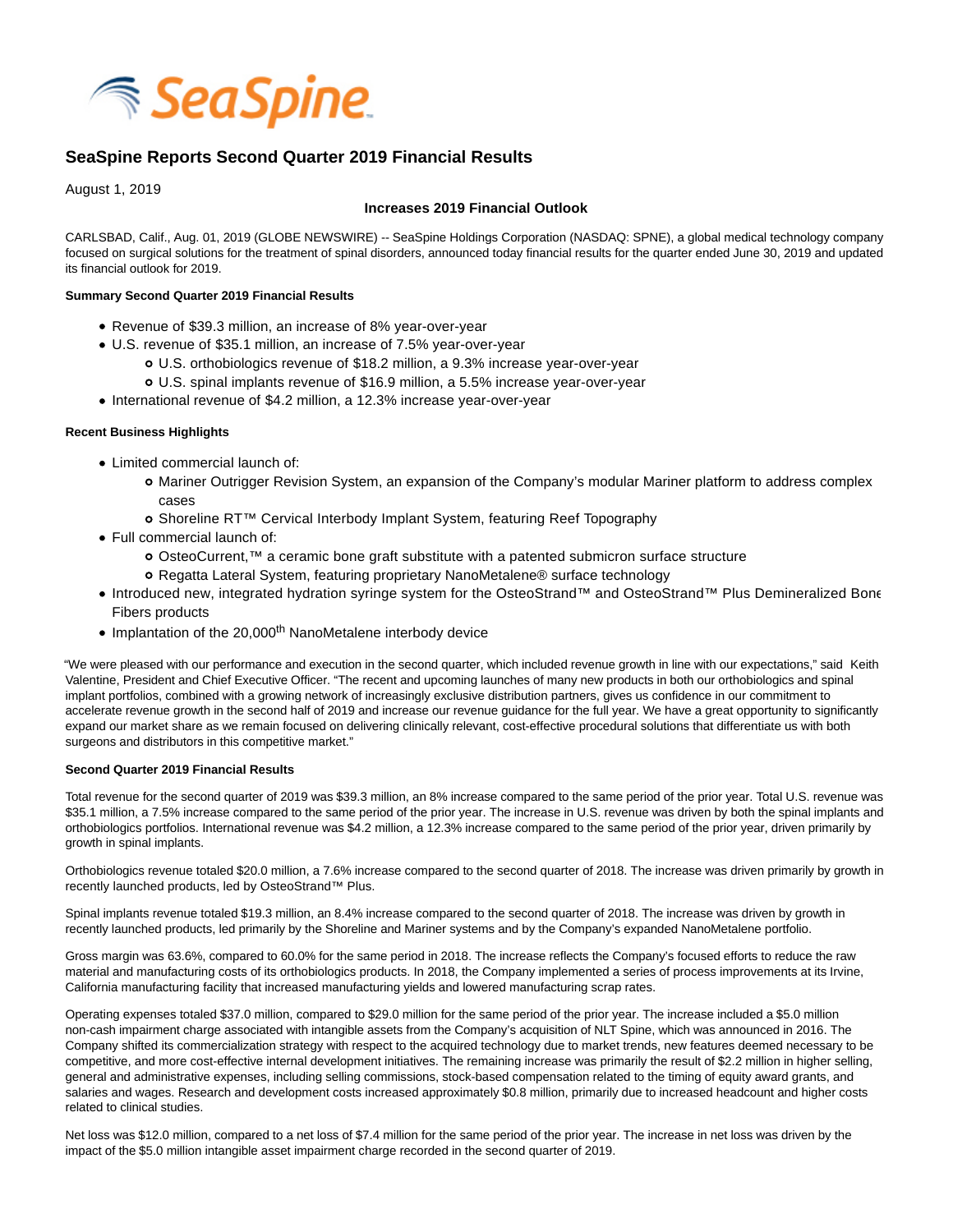Cash, cash equivalents and investments at June 30, 2019 totaled \$36.4 million and the Company had no amounts outstanding under its credit facility.

#### **Updated 2019 Financial Outlook**

SeaSpine expects full-year 2019 revenue to be in the range of \$155 million to \$157 million, reflecting growth of approximately 8% to 9.5% over full-year 2018 revenue. This compares to previous revenue guidance of \$154 million to \$156 million.

#### **Webcast and Conference Call Information**

The Company's management team will host a conference call beginning today at 1:30pm PT/4:30pm ET to discuss the financial results and recent business developments. Individuals interested in listening to the conference call may do so by dialing (877) 418-4766 for domestic callers or (614) 385-1253 for international callers, using Conference ID: 2496768. To listen to a live webcast, please visit the Investors section of the SeaSpine website at: [www.seaspine.com.](https://www.globenewswire.com/Tracker?data=eXpdeAFCzWMV3ScjE_w8rjG29KloiesgashK7oqdoJbIeQ67xnDbbf81hBsaCp-bxTlxT7dwPvUG8ch97yI4gQ==)

#### **About SeaSpine**

SeaSpine [\(www.seaspine.com\)](https://www.globenewswire.com/Tracker?data=eXpdeAFCzWMV3ScjE_w8rs6ZPzFkDaB5QLNM00iOPLQ3Re3ayTe9saMaj4_UF8lyj8gngcqXROO5w5vkv9udHw==) is a global medical technology company focused on the design, development and commercialization of surgical solutions for the treatment of patients suffering from spinal disorders. SeaSpine has a comprehensive portfolio of orthobiologics and spinal implants solutions to meet the varying combinations of products that neurosurgeons and orthopedic spine surgeons need to perform fusion procedures on the lumbar, thoracic and cervical spine. SeaSpine's orthobiologics products consist of a broad range of advanced and traditional bone graft substitutes that are designed to improve bone fusion rates following a wide range of orthopedic surgeries, including spine, hip, and extremities procedures. SeaSpine's spinal implants portfolio consists of an extensive line of products to facilitate spinal fusion in degenerative, minimally invasive surgery (MIS), and complex spinal deformity procedures. Expertise in both orthobiologic sciences and spinal implants product development allows SeaSpine to offer its surgeon customers a differentiated portfolio and a complete solution to meet their fusion requirements. SeaSpine currently markets its products in the United States and in approximately 30 countries worldwide through a committed network of increasingly exclusive distribution partners.

### **Forward-Looking Statements**

SeaSpine cautions you that statements included in this news release that are not a description of historical facts are forward-looking statements that are based on the Company's current expectations and assumptions. Such forward-looking statements include, but are not limited to, statements relating to: the Company's ability to accelerate revenue growth in the second half of 2019, to significantly expand its market share, and to deliver clinically relevant, cost-effective procedural solutions that differentiate the Company; and the Company's expectations for full-year 2019 revenue. Among the factors that could cause or contribute to material differences between the Company's actual results and the expectations indicated by the forward-looking statements are risks and uncertainties that include, but are not limited to: surgeons' willingness to continue to use the Company's existing products and to adopt its newly launched products to support expected levels of demand or pricing; the ability of newly launched products to perform as designed and intended and/or to meet the needs of surgeons and patients, including as a result of the lack of clinical validation of products in limited commercial (or "alpha") launch; the Company's ability to attract new, high-quality distributors and the inability of newly added distributors to achieve anticipated revenue targets as a result of post-engagement restrictive covenants and/or associated litigation; continued pricing pressure, as well as exclusion from major healthcare systems, whether as a result of unwillingness to provide required pricing or otherwise; the risk of supply shortages and the associated, potentially long-term disruption to product sales, including as a result of the Company's dependence on PcoMed to supply products incorporating NanoMetalene technology and a limited number of third-party suppliers for other components and raw materials, or otherwise; the Company's ability to continue to invest in medical education and training, product development, and/or sales and marketing initiatives at levels sufficient to drive future revenue growth; unexpected expense and delay, including as a result of developing and supporting the launch of new products, the fact that newly launched products may require substantial additional development activities, which could introduce further expense and delay, or as a result of obtaining regulatory clearances, and litigation associated with hiring or engaging new sales management or distributors; general economic and business conditions in the markets in which the Company does business, both in the U.S. and abroad; and other risks and uncertainties more fully described in the Company's news releases and periodic filings with the Securities and Exchange Commission. The Company's public filings with the Securities and Exchange Commission are available a[t www.sec.gov.](https://www.globenewswire.com/Tracker?data=eXpdeAFCzWMV3ScjE_w8rpfd1aPFc8L0Xn2zNitMFF0ritCW2hd7DYWio4_V12P7iqAKsa8xuApab73EF53Ksg==)

You are cautioned not to place undue reliance on forward-looking statements, which speak only as of the date when made. SeaSpine does not intend to revise or update any forward-looking statement set forth in this news release to reflect events or circumstances arising after the date hereof, except as may be required by law.

**Investor Relations Contact** Leigh Salvo (415) 937-5402 [ir@seaspine.com](https://www.globenewswire.com/Tracker?data=f4n6yZCnCB0GWLcsKpPls3dVV9d_bDqCHbVeB_v4DeygwJdo_P7KlDI292wJi9_vDEby9OYh-8JG2M1RRXKrdA==)

# **SEASPINE HOLDINGS CORPORATION UNAUDITED CONDENSED CONSOLIDATED STATEMENTS OF OPERATIONS**

(In thousands, except per share data)

|                                     | Three Months Ended June 30, |          | Six Months Ended June 30, |           |
|-------------------------------------|-----------------------------|----------|---------------------------|-----------|
|                                     | 2019                        | 2018     | 2019                      | 2018      |
| Total revenue, net                  | \$39,306                    | \$36,409 | \$75,456                  | \$ 69,584 |
| Cost of goods sold                  | 14.317                      | 14,560   | 27,896                    | 26,739    |
| Gross profit                        | 24,989                      | 21.849   | 47.560                    | 42,845    |
| Operating expenses:                 |                             |          |                           |           |
| Selling, general and administrative | 27,608                      | 25,432   | 54,916                    | 49,899    |
| Research and development            | 3,587                       | 2.791    | 7,099                     | 5,580     |
| Intangible amortization             | 793                         | 792      | 1,585                     | 1,584     |
| Impairment of intangible assets     | 4,993                       | –        | 4,993                     | –         |
| Total operating expenses            | 36.981                      | 29.015   | 68,593                    | 57.063    |